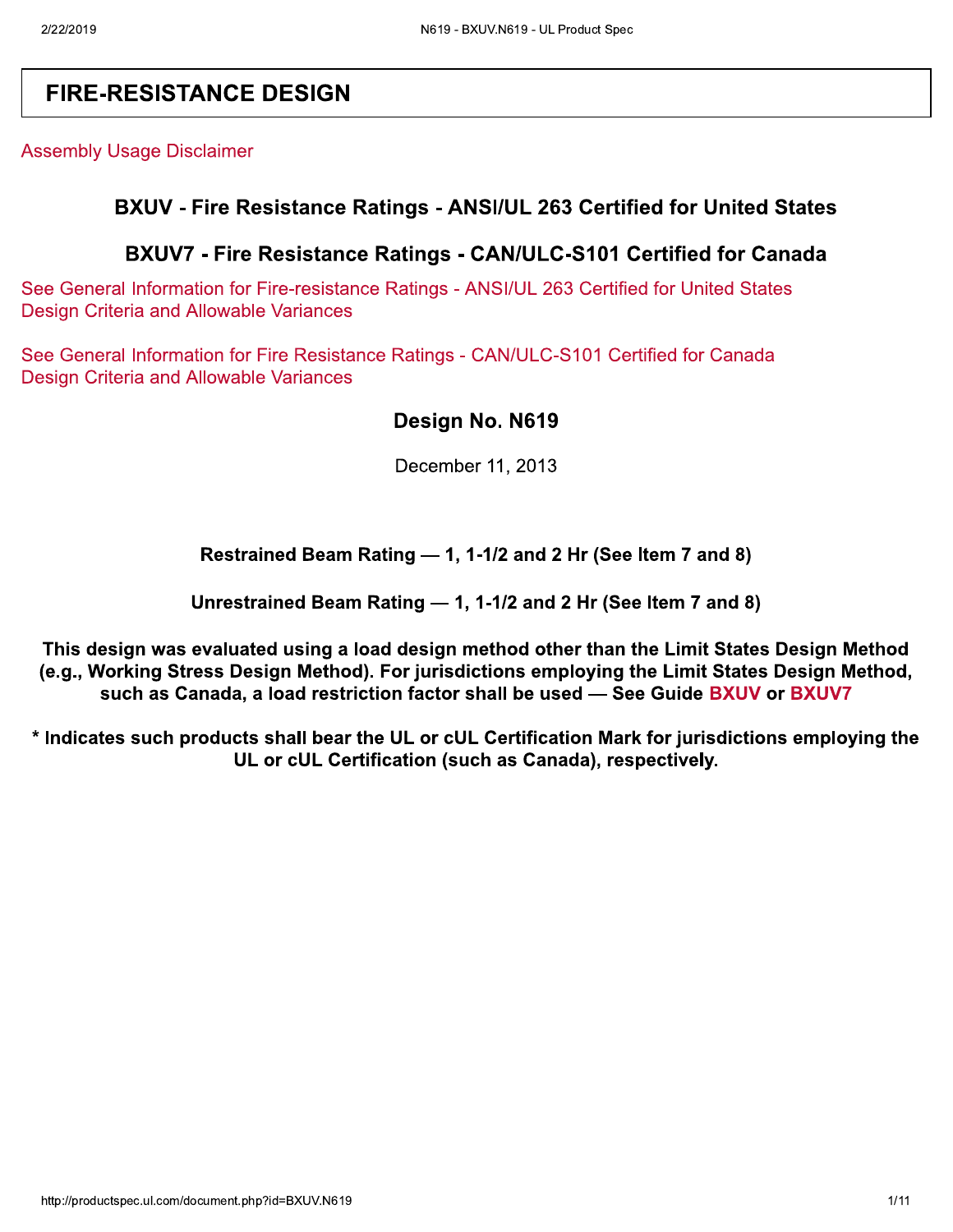

1. Steel Beam - Min size as shown in the table below (See Item 7).

2. Normal Weight or Lightweight Concrete - Compressive strength 3000 psi. For normal weight concrete either carbonate or siliceous aggregate may be used. Unit weight 148 lbs / cu ft for normal weight concrete and 110 lbs / cu ft for lightweight concrete.

3. Shear Connectors - (Optional) Studs, headed type or equivalent per AISC specifications welded to the top flange of beam through the steel floor units.

4. Welded Wire Fabric - 6x6 SWG.

5. Steel Floor Units - 1-1/2, 2 or 3 in. deep fluted units, welded to beam.

6. Primer Coating — Two Component Epoxy or Phenolic Modified Alkyd applied at 0.002 in. dry film thickness.

7. Mastic and Intumescent Coating\* - Coating spray or brush applied in accordance with the manufacturer's instructions at the minimum dry thickness shown in the table below. The thickness shown does not include primer.

|  | UNRESTRAINED BEAM RATINGS |
|--|---------------------------|
|  |                           |

| $ W18x35 $ 0.67 | 200 <sub>1</sub> | 0.061 | <b>NR</b> | <b>NR</b> |
|-----------------|------------------|-------|-----------|-----------|
|                 |                  |       |           |           |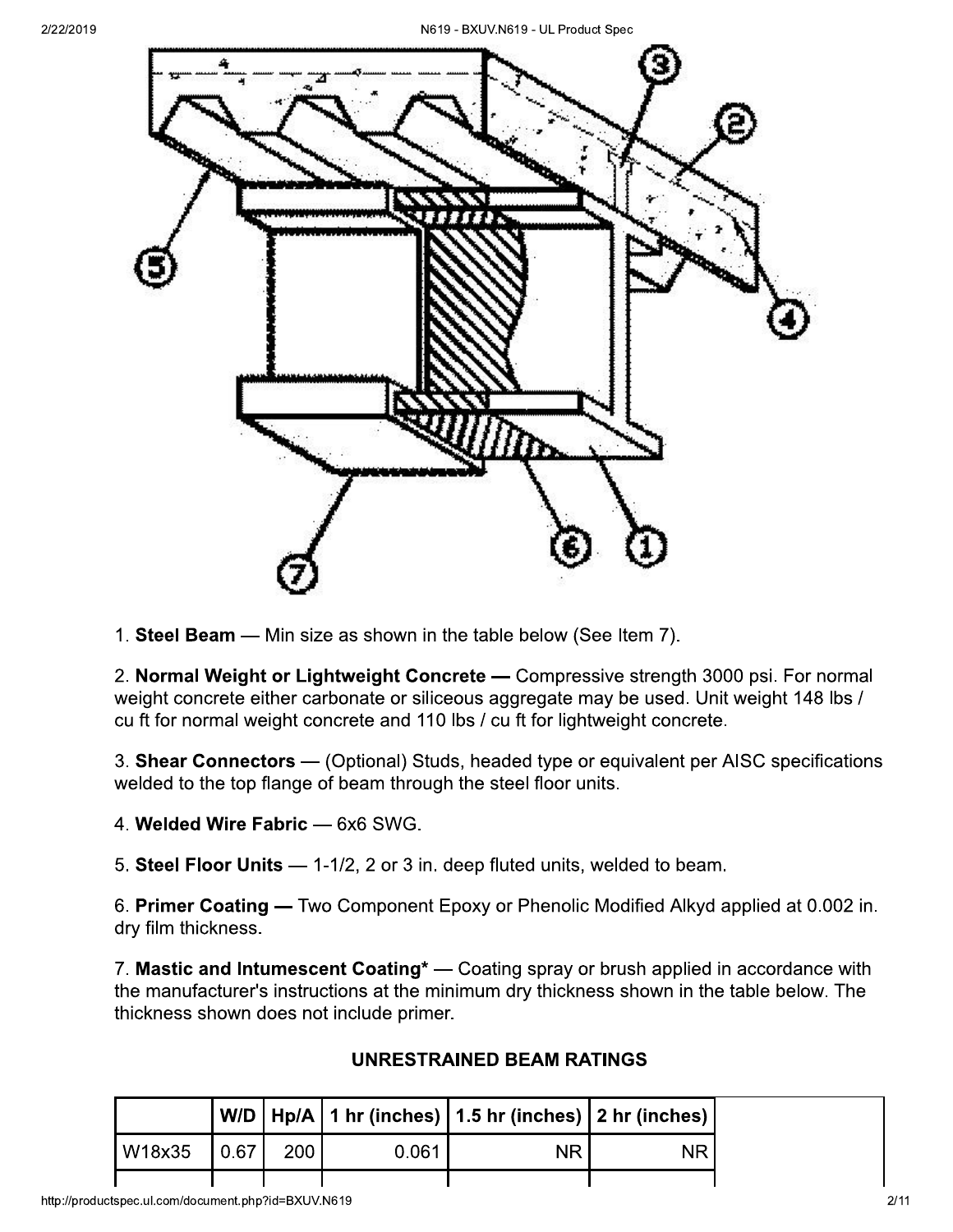| <b>W6x16</b> | 0.67 | 200 | 0.061 | <b>NR</b> | <b>NR</b> |
|--------------|------|-----|-------|-----------|-----------|
| W8x21        | 0.67 | 200 | 0.061 | <b>NR</b> | <b>NR</b> |
| W6x20        | 0.68 | 197 | 0.061 | <b>NR</b> | <b>NR</b> |
| W12x30       | 0.69 | 194 | 0.060 | <b>NR</b> | <b>NR</b> |
| W10x26       | 0.70 | 191 | 0.060 | <b>NR</b> | <b>NR</b> |
| W16x36       | 0.70 | 191 | 0.060 | <b>NR</b> | <b>NR</b> |
| W8x24        | 0.70 | 191 | 0.060 | <b>NR</b> | <b>NR</b> |
| W14x34       | 0.72 | 186 | 0.059 | <b>NR</b> | <b>NR</b> |
| W21x44       |      |     |       |           |           |
|              | 0.74 | 181 | 0.059 | <b>NR</b> | <b>NR</b> |
| W18x40       | 0.76 | 176 | 0.058 | <b>NR</b> | <b>NR</b> |
| W16x40       | 0.77 | 174 | 0.057 | <b>NR</b> | <b>NR</b> |
| W5x19        | 0.78 | 172 | 0.057 | <b>NR</b> | <b>NR</b> |
| W10x33       | 0.79 | 170 | 0.057 | <b>NR</b> | <b>NR</b> |
| W12x35       | 0.80 | 168 | 0.056 | <b>NR</b> | <b>NR</b> |
| W8x31        | 0.80 | 168 | 0.056 | <b>NR</b> | <b>NR</b> |
| W10x30       | 0.81 | 165 | 0.056 | <b>NR</b> | <b>NR</b> |
| W14x38       | 0.81 | 165 | 0.056 | <b>NR</b> | <b>NR</b> |
| W8x28        | 0.81 | 165 | 0.056 | <b>NR</b> | <b>NR</b> |
| W24x55       | 0.83 | 161 | 0.055 | <b>NR</b> | <b>NR</b> |
| W21x50       | 0.84 | 160 | 0.055 | <b>NR</b> | <b>NR</b> |
| <b>W6x25</b> | 0.84 | 160 | 0.055 | <b>NR</b> | <b>NR</b> |
| W12x40       | 0.86 | 156 | 0.054 | <b>NR</b> | <b>NR</b> |
| W14x43       | 0.87 | 154 | 0.054 | <b>NR</b> | <b>NR</b> |
| W16x45       | 0.87 | 154 | 0.054 | <b>NR</b> | <b>NR</b> |
| W18x46       | 0.87 | 154 | 0.054 | <b>NR</b> | <b>NR</b> |
| W18x50       | 0.88 | 152 | 0.053 | <b>NR</b> | <b>NR</b> |
| W8x35        | 0.90 | 149 | 0.053 | <b>NR</b> | <b>NR</b> |
| W10x39       | 0.92 | 146 | 0.052 | <b>NR</b> | <b>NR</b> |
| W24x62       | 0.93 | 144 | 0.051 | <b>NR</b> | <b>NR</b> |
| W24x68       | 0.94 | 143 | 0.051 | <b>NR</b> | <b>NR</b> |
| W21x57       | 0.95 | 141 | 0.051 | <b>NR</b> | <b>NR</b> |
|              |      |     |       |           |           |
|              |      |     |       |           |           |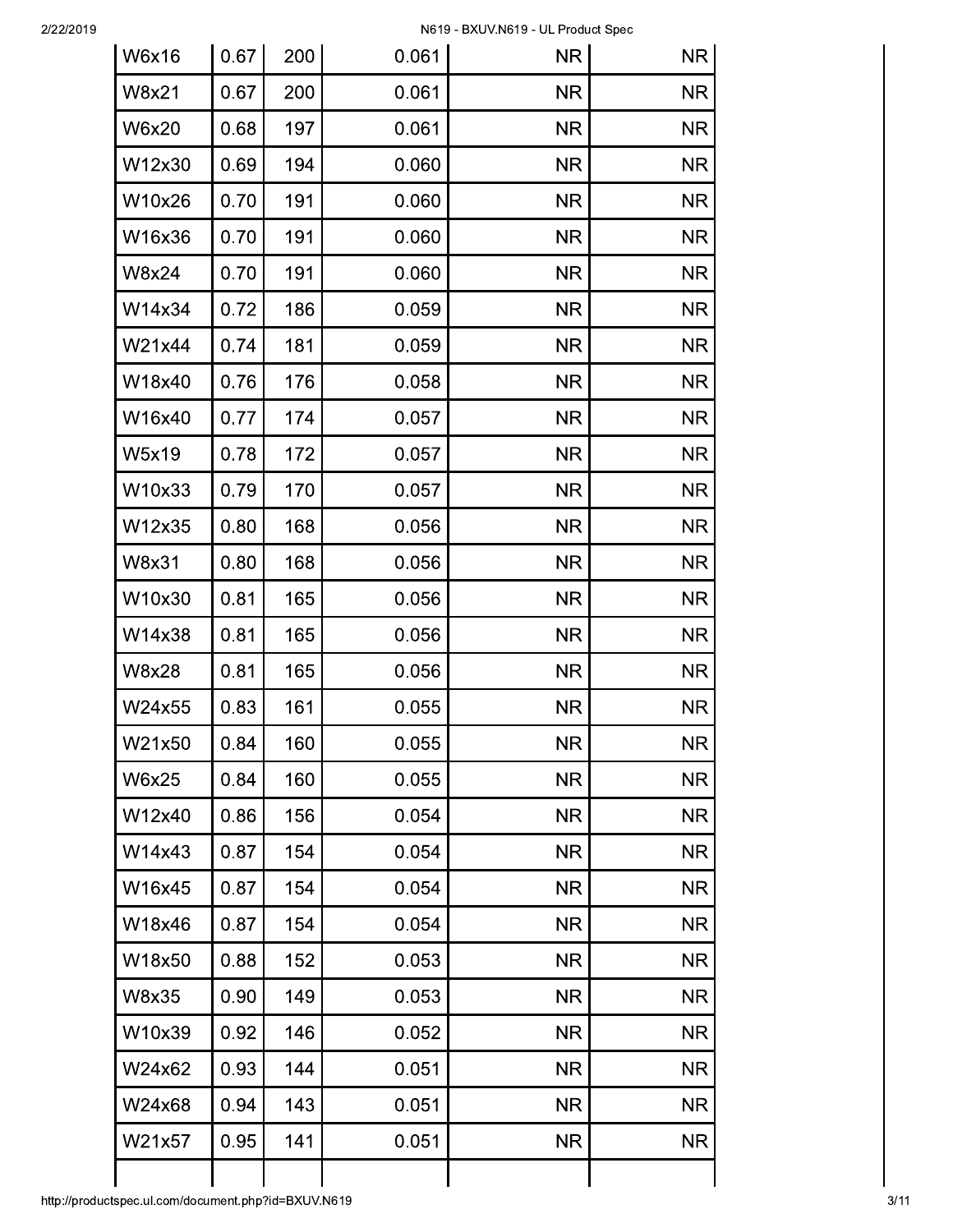| W21x62  | 0.95 | 141 | 0.051 | <b>NR</b> | <b>NR</b> |
|---------|------|-----|-------|-----------|-----------|
| W14x48  | 0.96 | 140 | 0.050 | <b>NR</b> | <b>NR</b> |
| W16x50  | 0.96 | 140 | 0.050 | <b>NR</b> | <b>NR</b> |
| W18x55  | 0.96 | 140 | 0.050 | <b>NR</b> | <b>NR</b> |
| W12x45  | 0.97 | 138 | 0.050 | <b>NR</b> | <b>NR</b> |
| W10x49  | 1.01 | 133 | 0.048 | <b>NR</b> | <b>NR</b> |
| W12x53  | 1.01 | 133 | 0.048 | <b>NR</b> | <b>NR</b> |
| W8x40   | 1.02 | 131 | 0.048 | <b>NR</b> | <b>NR</b> |
| W27x84  | 1.03 | 130 | 0.048 | <b>NR</b> | <b>NR</b> |
| W18x60  | 1.04 | 129 | 0.047 | <b>NR</b> | <b>NR</b> |
| W21x68  | 1.04 | 129 | 0.047 | <b>NR</b> | <b>NR</b> |
| W24x76  | 1.04 | 129 | 0.047 | <b>NR</b> | <b>NR</b> |
| W10x45  | 1.05 | 128 | 0.047 | <b>NR</b> | <b>NR</b> |
| W14x53  | 1.05 | 128 | 0.047 | <b>NR</b> | <b>NR</b> |
| W12x50  | 1.07 | 125 | 0.046 | <b>NR</b> | <b>NR</b> |
| W16x57  | 1.08 | 124 | 0.046 | <b>NR</b> | <b>NR</b> |
| W16x67  | 1.08 | 124 | 0.046 | <b>NR</b> | <b>NR</b> |
| W14x61  | 1.09 | 123 | 0.045 | <b>NR</b> | <b>NR</b> |
| W12x58  | 1.10 | 122 | 0.045 | <b>NR</b> | <b>NR</b> |
| W10x54  | 1.11 | 121 | 0.045 | <b>NR</b> | <b>NR</b> |
| W12x65  | 1.11 | 121 | 0.045 | <b>NR</b> | <b>NR</b> |
| W21x73  | 1.11 | 121 | 0.045 | <b>NR</b> | <b>NR</b> |
| W18x65  | 1.12 | 120 | 0.044 | <b>NR</b> | <b>NR</b> |
| W18x76  | 1.12 | 120 | 0.044 | <b>NR</b> | <b>NR</b> |
| W30x99  | 1.12 | 120 | 0.044 | <b>NR</b> | <b>NR</b> |
| W24x84  | 1.14 | 118 | 0.044 | <b>NR</b> | <b>NR</b> |
| W27x94  | 1.15 | 117 | 0.043 | <b>NR</b> | <b>NR</b> |
| W8x48   | 1.20 | 112 | 0.041 | <b>NR</b> | <b>NR</b> |
| W14x68  | 1.21 | 111 | 0.041 | <b>NR</b> | <b>NR</b> |
| W30x108 | 1.21 | 111 | 0.041 | <b>NR</b> | <b>NR</b> |
| W33x118 | 1.21 | 111 | 0.041 | <b>NR</b> | <b>NR</b> |
|         |      |     |       |           |           |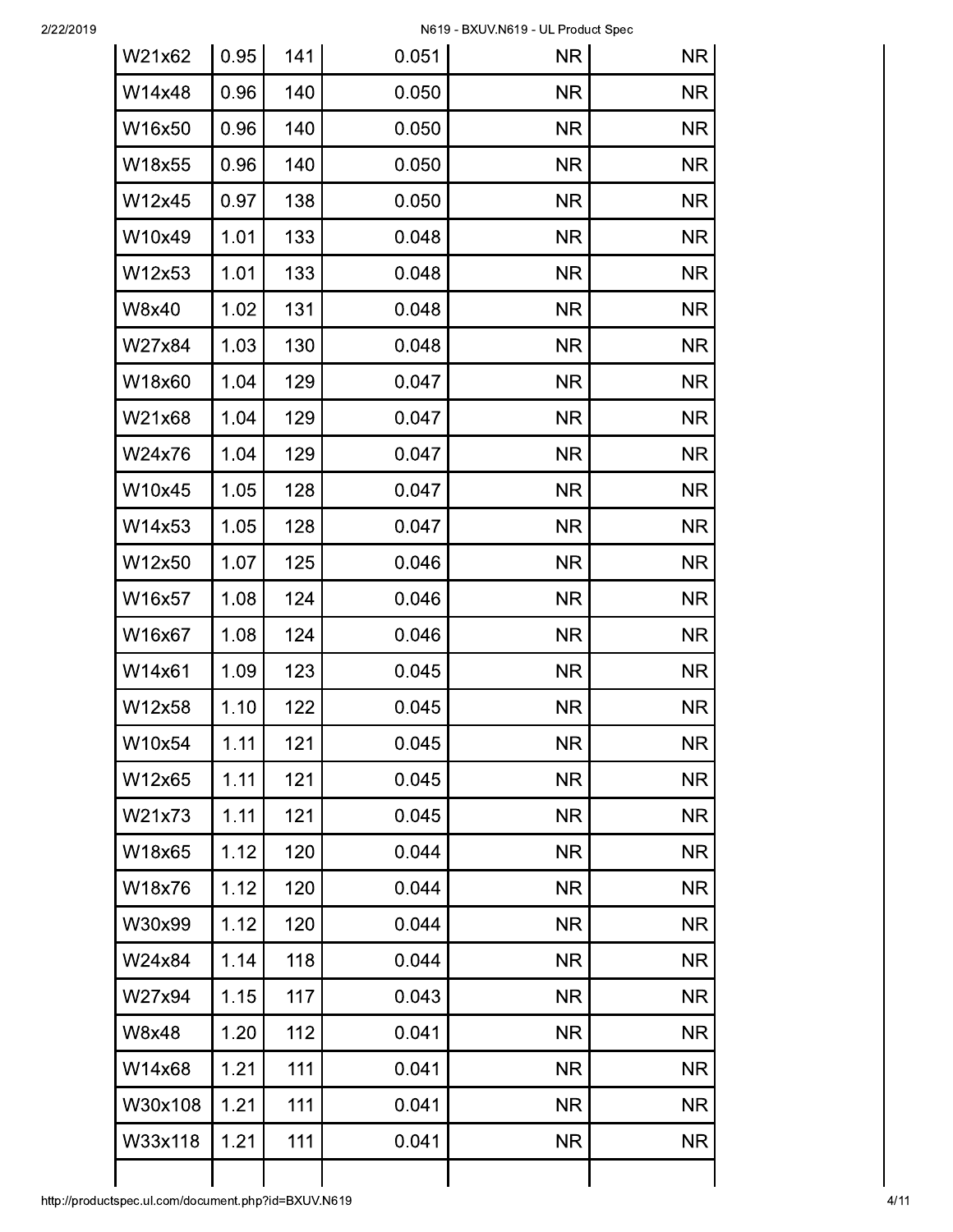| W18x71  | 1.22 | 110 | 0.041 | <b>NR</b> | <b>NR</b> |
|---------|------|-----|-------|-----------|-----------|
| W10x60  | 1.23 | 109 | 0.040 | <b>NR</b> | <b>NR</b> |
| W12x72  | 1.23 | 109 | 0.040 | <b>NR</b> | <b>NR</b> |
| W24x104 | 1.23 | 109 | 0.040 | <b>NR</b> | <b>NR</b> |
| W16x77  | 1.24 | 108 | 0.040 | <b>NR</b> | <b>NR</b> |
| W27x102 | 1.24 | 108 | 0.040 | <b>NR</b> | <b>NR</b> |
| W18x86  | 1.26 | 106 | 0.039 | <b>NR</b> | <b>NR</b> |
| W21x83  | 1.26 | 106 | 0.039 | <b>NR</b> | <b>NR</b> |
| W24x94  | 1.27 | 106 | 0.039 | <b>NR</b> | <b>NR</b> |
| W14x90  | 1.29 | 104 | 0.038 | <b>NR</b> | <b>NR</b> |
| W36x135 | 1.29 | 104 | 0.038 | <b>NR</b> | <b>NR</b> |
| W21x101 | 1.30 | 103 | 0.038 | <b>NR</b> | <b>NR</b> |
| W30x116 | 1.30 | 103 | 0.038 | <b>NR</b> | <b>NR</b> |
| W14x74  | 1.31 | 102 | 0.037 | <b>NR</b> | <b>NR</b> |
| W33x130 | 1.32 | 102 | 0.037 | <b>NR</b> | <b>NR</b> |
| W12x79  | 1.34 | 100 | 0.036 | <b>NR</b> | <b>NR</b> |
| W10x68  | 1.38 | 97  | 0.035 | <b>NR</b> | <b>NR</b> |
| W24x117 | 1.38 | 97  | 0.035 | <b>NR</b> | <b>NR</b> |
| W27x114 | 1.38 | 97  | 0.035 | <b>NR</b> | <b>NR</b> |
| W30X124 | 1.38 | 97  | 0.035 | <b>NR</b> | <b>NR</b> |
| W21x93  | 1.40 | 96  | 0.034 | <b>NR</b> | <b>NR</b> |
| W18x97  | 1.41 | 95  | 0.033 | <b>NR</b> | <b>NR</b> |
| W14x99  | 1.42 | 94  | 0.033 | <b>NR</b> | <b>NR</b> |
| W16x89  | 1.42 | 94  | 0.033 | <b>NR</b> | <b>NR</b> |
| W21x111 | 1.42 | 94  | 0.033 | <b>NR</b> | <b>NR</b> |
| W33x141 | 1.43 | 94  | 0.033 | <b>NR</b> | <b>NR</b> |
| W36x150 | 1.43 | 94  | 0.033 | <b>NR</b> | <b>NR</b> |
| W8x58   | 1.43 | 94  | 0.033 | <b>NR</b> | <b>NR</b> |
| W14x82  | 1.44 | 93  | 0.032 | <b>NR</b> | <b>NR</b> |
| W12x87  | 1.46 | 92  | 0.032 | <b>NR</b> | <b>NR</b> |
| W30x132 | 1.47 | 91  | 0.031 | <b>NR</b> | <b>NR</b> |
|         |      |     |       |           |           |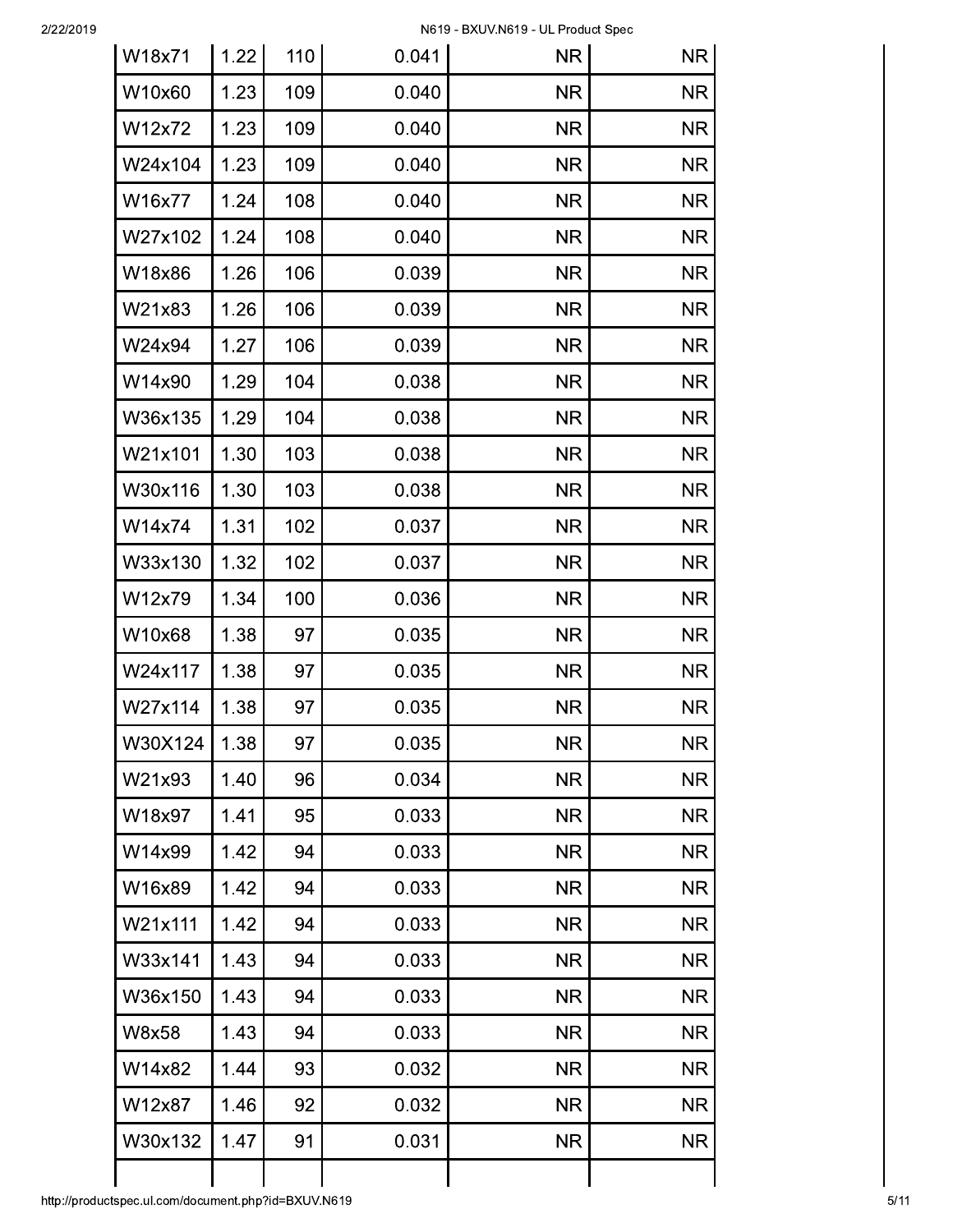| W36x160 | 1.52 | 88 | 0.030 | <b>NR</b> | <b>NR</b> |
|---------|------|----|-------|-----------|-----------|
| W18x106 | 1.53 | 88 | 0.030 | <b>NR</b> | <b>NR</b> |
| W24x131 | 1.53 | 88 | 0.030 | <b>NR</b> | <b>NR</b> |
| W33x152 | 1.53 | 88 | 0.030 | <b>NR</b> | <b>NR</b> |
| W10x77  | 1.55 | 86 | 0.030 | <b>NR</b> | <b>NR</b> |
| W14x109 | 1.55 | 86 | 0.030 | <b>NR</b> | <b>NR</b> |
| W21x122 | 1.55 | 86 | 0.030 | <b>NR</b> | <b>NR</b> |
| W27x146 | 1.55 | 86 | 0.030 | <b>NR</b> | <b>NR</b> |
| W16x100 | 1.58 | 85 | 0.030 | <b>NR</b> | <b>NR</b> |
| W12x96  | 1.61 | 83 | 0.030 | <b>NR</b> | <b>NR</b> |
| W36x170 | 1.61 | 83 | 0.030 | <b>NR</b> | <b>NR</b> |
| W8x67   | 1.63 | 82 | 0.030 | <b>NR</b> | <b>NR</b> |
| W21x132 | 1.67 | 80 | 0.030 | <b>NR</b> | <b>NR</b> |
| W30x173 | 1.67 | 80 | 0.030 | <b>NR</b> | <b>NR</b> |
| W14x120 | 1.69 | 79 | 0.030 | <b>NR</b> | <b>NR</b> |
| W24x146 | 1.70 | 79 | 0.030 | <b>NR</b> | <b>NR</b> |
| W27x161 | 1.70 | 79 | 0.030 | <b>NR</b> | <b>NR</b> |
| W18x119 | 1.71 | 78 | 0.030 | <b>NR</b> | <b>NR</b> |
| W36x182 | 1.71 | 78 | 0.030 | <b>NR</b> | <b>NR</b> |
| W10x88  | 1.75 | 77 | 0.030 | 0.051     | 0.081     |

## **RESTRAINED BEAM RATINGS**

|              | W/D  | Hp/A | 1 hr (inches) | 1.5 hr (inches) | 2 hr (inches) |
|--------------|------|------|---------------|-----------------|---------------|
| W18x35       | 0.67 | 200  | 0.061         | 0.061           | 0.096         |
| <b>W6x16</b> | 0.67 | 200  | 0.061         | 0.061           | 0.096         |
| <b>W8x21</b> | 0.67 | 200  | 0.061         | 0.061           | 0.096         |
| <b>W6x20</b> | 0.68 | 197  | 0.061         | 0.061           | 0.095         |
| W12x30       | 0.69 | 194  | 0.060         | 0.060           | 0.095         |
| W10x26       | 0.70 | 191  | 0.060         | 0.060           | 0.095         |
| W16x36       | 0.70 | 191  | 0.060         | 0.060           | 0.095         |
| <b>W8x24</b> | 0.70 | 191  | 0.060         | 0.060           | 0.095         |
|              |      |      |               |                 |               |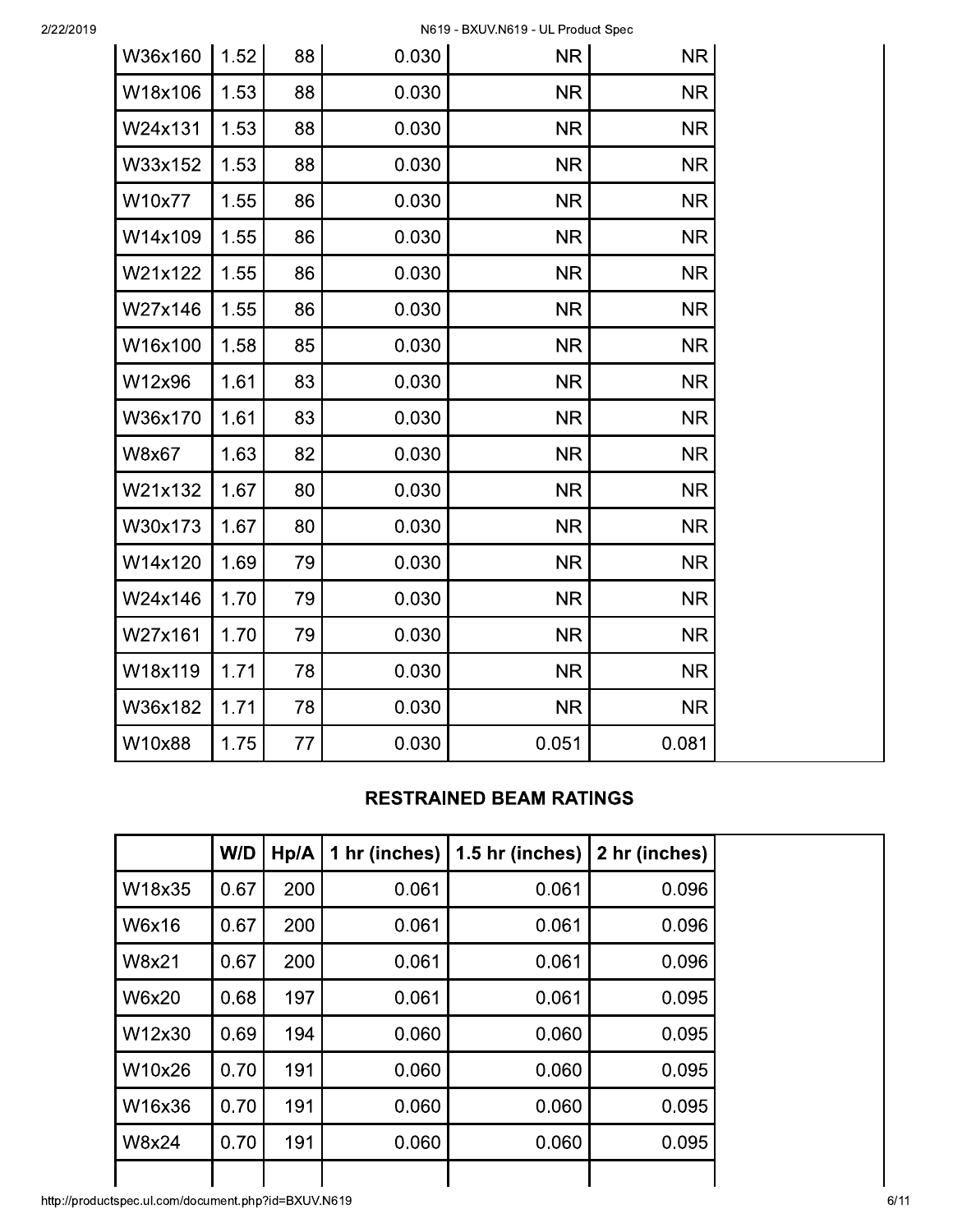| W14x34 | 0.72 | 186 | 0.059 | 0.059 | 0.094 |
|--------|------|-----|-------|-------|-------|
| W21x44 | 0.74 | 181 | 0.059 | 0.059 | 0.094 |
| W18x40 | 0.76 | 176 | 0.058 | 0.058 | 0.093 |
| W16x40 | 0.77 | 174 | 0.057 | 0.057 | 0.093 |
| W5x19  | 0.78 | 172 | 0.057 | 0.057 | 0.093 |
| W10x33 | 0.79 | 170 | 0.057 | 0.057 | 0.092 |
| W12x35 | 0.80 | 168 | 0.056 | 0.056 | 0.092 |
| W8x31  | 0.80 | 168 | 0.056 | 0.056 | 0.092 |
| W10x30 | 0.81 | 165 | 0.056 | 0.056 | 0.092 |
| W14x38 | 0.81 | 165 | 0.056 | 0.056 | 0.092 |
| W8x28  | 0.81 | 165 | 0.056 | 0.056 | 0.092 |
| W24x55 | 0.83 | 161 | 0.055 | 0.055 | 0.091 |
| W21x50 | 0.84 | 160 | 0.055 | 0.055 | 0.091 |
| W6x25  | 0.84 | 160 | 0.055 | 0.055 | 0.091 |
| W12x40 | 0.86 | 156 | 0.054 | 0.054 | 0.090 |
| W14x43 | 0.87 | 154 | 0.054 | 0.054 | 0.090 |
| W16x45 | 0.87 | 154 | 0.054 | 0.054 | 0.090 |
| W18x46 | 0.87 | 154 | 0.054 | 0.054 | 0.090 |
| W18x50 | 0.88 | 152 | 0.053 | 0.053 | 0.090 |
| W8x35  | 0.90 | 149 | 0.053 | 0.053 | 0.089 |
| W10x39 | 0.92 | 146 | 0.052 | 0.052 | 0.089 |
| W24x62 | 0.93 | 144 | 0.051 | 0.051 | 0.088 |
| W24x68 | 0.94 | 143 | 0.051 | 0.051 | 0.088 |
| W21x57 | 0.95 | 141 | 0.051 | 0.051 | 0.088 |
| W21x62 | 0.95 | 141 | 0.051 | 0.051 | 0.088 |
| W14x48 | 0.96 | 140 | 0.050 | 0.050 | 0.088 |
| W16x50 | 0.96 | 140 | 0.050 | 0.050 | 0.088 |
| W18x55 | 0.96 | 140 | 0.050 | 0.050 | 0.088 |
| W12x45 | 0.97 | 138 | 0.050 | 0.050 | 0.087 |
| W10x49 | 1.01 | 133 | 0.048 | 0.048 | 0.086 |
| W12x53 | 1.01 | 133 | 0.048 | 0.048 | 0.086 |
|        |      |     |       |       |       |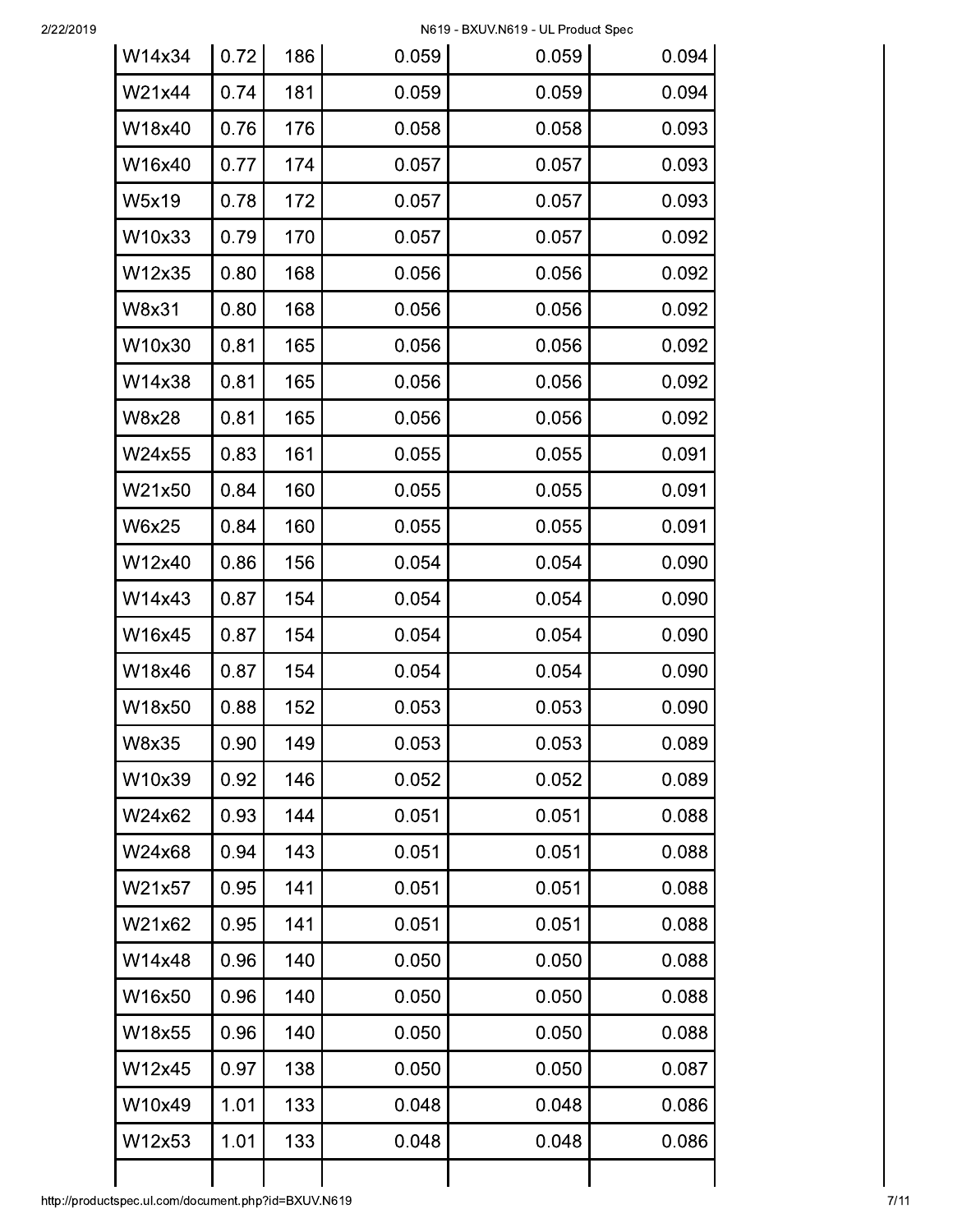| W8x40   | 1.02 | 131 | 0.048 | 0.048 | 0.086 |
|---------|------|-----|-------|-------|-------|
| W27x84  | 1.03 | 130 | 0.048 | 0.048 | 0.086 |
| W18x60  | 1.04 | 129 | 0.047 | 0.047 | 0.085 |
| W21x68  | 1.04 | 129 | 0.047 | 0.047 | 0.085 |
| W24x76  | 1.04 | 129 | 0.047 | 0.047 | 0.085 |
| W10x45  | 1.05 | 128 | 0.047 | 0.047 | 0.085 |
| W14x53  | 1.05 | 128 | 0.047 | 0.047 | 0.085 |
| W12x50  | 1.07 | 125 | 0.046 | 0.046 | 0.084 |
| W16x57  | 1.08 | 124 | 0.046 | 0.046 | 0.084 |
| W16x67  | 1.08 | 124 | 0.046 | 0.046 | 0.084 |
| W14x61  | 1.09 | 123 | 0.045 | 0.045 | 0.084 |
| W12x58  | 1.10 | 122 | 0.045 | 0.045 | 0.084 |
| W10x54  | 1.11 | 121 | 0.045 | 0.045 | 0.083 |
| W12x65  | 1.11 | 121 | 0.045 | 0.045 | 0.083 |
| W21x73  | 1.11 | 121 | 0.045 | 0.045 | 0.083 |
| W18x65  | 1.12 | 120 | 0.044 | 0.044 | 0.083 |
| W18x76  | 1.12 | 120 | 0.044 | 0.044 | 0.083 |
| W30x99  | 1.12 | 120 | 0.044 | 0.044 | 0.083 |
| W24x84  | 1.14 | 118 | 0.044 | 0.044 | 0.082 |
| W27x94  | 1.15 | 117 | 0.043 | 0.043 | 0.082 |
| W8x48   | 1.20 | 112 | 0.041 | 0.041 | 0.081 |
| W14x68  | 1.21 | 111 | 0.041 | 0.041 | 0.081 |
| W30x108 | 1.21 | 111 | 0.041 | 0.041 | 0.081 |
| W33x118 | 1.21 | 111 | 0.041 | 0.041 | 0.081 |
| W18x71  | 1.22 | 110 | 0.041 | 0.041 | 0.080 |
| W10x60  | 1.23 | 109 | 0.040 | 0.040 | 0.080 |
| W12x72  | 1.23 | 109 | 0.040 | 0.040 | 0.080 |
| W24x104 | 1.23 | 109 | 0.040 | 0.040 | 0.080 |
| W16x77  | 1.24 | 108 | 0.040 | 0.040 | 0.080 |
| W27x102 | 1.24 | 108 | 0.040 | 0.040 | 0.080 |
| W18x86  | 1.26 | 106 | 0.039 | 0.039 | 0.079 |
|         |      |     |       |       |       |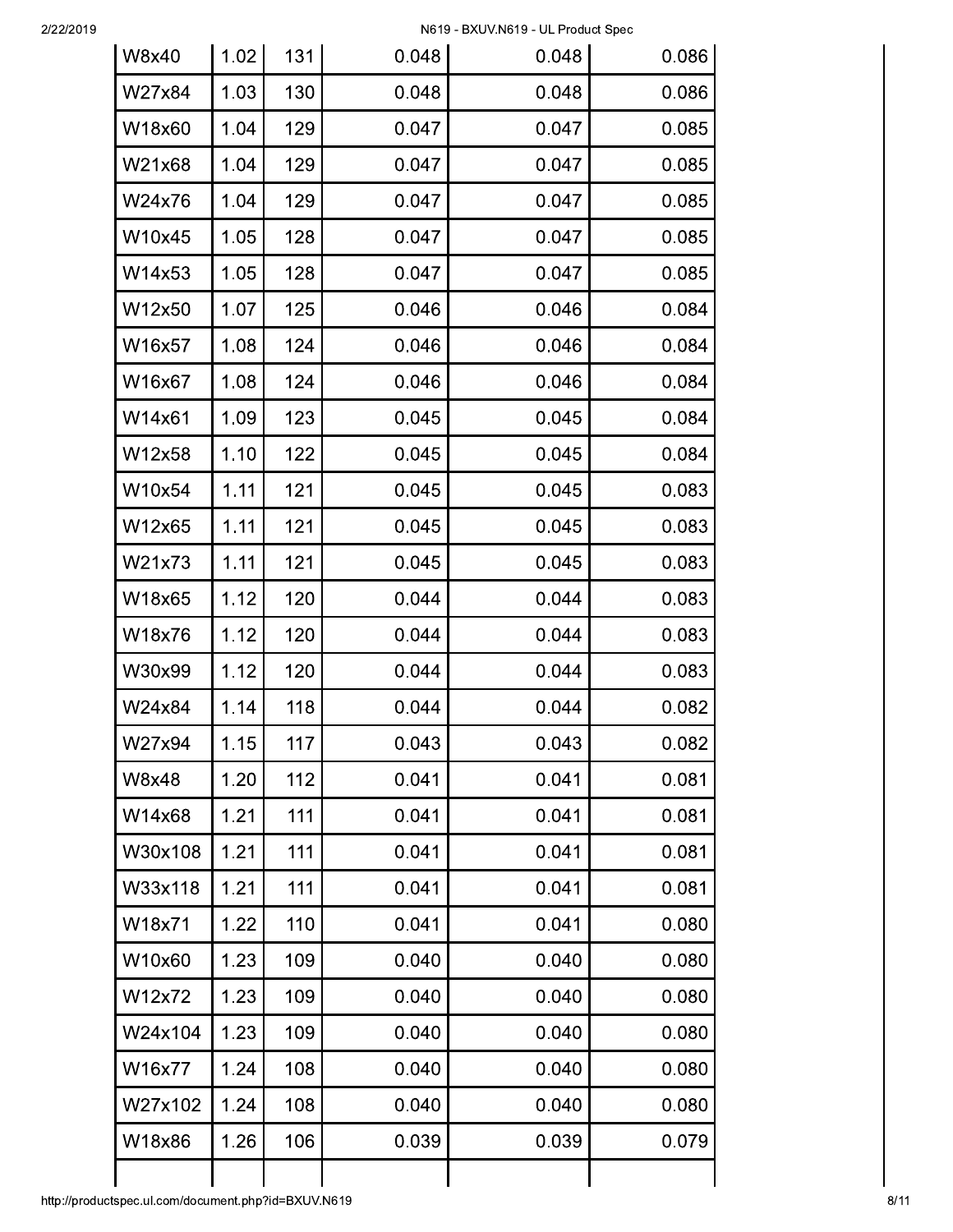| W21x83  | 1.26 | 106 | 0.039 | 0.039 | 0.079 |
|---------|------|-----|-------|-------|-------|
| W24x94  | 1.27 | 106 | 0.039 | 0.039 | 0.079 |
| W14x90  | 1.29 | 104 | 0.038 | 0.039 | 0.078 |
| W36x135 | 1.29 | 104 | 0.038 | 0.039 | 0.078 |
| W21x101 | 1.30 | 103 | 0.038 | 0.038 | 0.078 |
| W30x116 | 1.30 | 103 | 0.038 | 0.038 | 0.078 |
| W14x74  | 1.31 | 102 | 0.037 | 0.038 | 0.078 |
| W33x130 | 1.32 | 102 | 0.037 | 0.038 | 0.077 |
| W12x79  | 1.34 | 100 | 0.036 | 0.038 | 0.077 |
| W10x68  | 1.38 | 97  | 0.035 | 0.037 | 0.076 |
| W24x117 | 1.38 | 97  | 0.035 | 0.037 | 0.076 |
| W27x114 | 1.38 | 97  | 0.035 | 0.037 | 0.076 |
| W30X124 | 1.38 | 97  | 0.035 | 0.037 | 0.076 |
| W21x93  | 1.40 | 96  | 0.034 | 0.037 | 0.075 |
| W18x97  | 1.41 | 95  | 0.033 | 0.036 | 0.075 |
| W14x99  | 1.42 | 94  | 0.033 | 0.036 | 0.075 |
| W16x89  | 1.42 | 94  | 0.033 | 0.036 | 0.075 |
| W21x111 | 1.42 | 94  | 0.033 | 0.036 | 0.075 |
| W33x141 | 1.43 | 94  | 0.033 | 0.036 | 0.074 |
| W36x150 | 1.43 | 94  | 0.033 | 0.036 | 0.074 |
| W8x58   | 1.43 | 94  | 0.033 | 0.036 | 0.074 |
| W14x82  | 1.44 | 93  | 0.032 | 0.036 | 0.074 |
| W12x87  | 1.46 | 92  | 0.032 | 0.035 | 0.074 |
| W30x132 | 1.47 | 91  | 0.031 | 0.035 | 0.073 |
| W36x160 | 1.52 | 88  | 0.030 | 0.034 | 0.072 |
| W18x106 | 1.53 | 88  | 0.030 | 0.034 | 0.072 |
| W24x131 | 1.53 | 88  | 0.030 | 0.034 | 0.072 |
| W33x152 | 1.53 | 88  | 0.030 | 0.034 | 0.072 |
| W10x77  | 1.55 | 86  | 0.030 | 0.034 | 0.071 |
| W14x109 | 1.55 | 86  | 0.030 | 0.034 | 0.071 |
| W21x122 | 1.55 | 86  | 0.030 | 0.034 | 0.071 |
|         |      |     |       |       |       |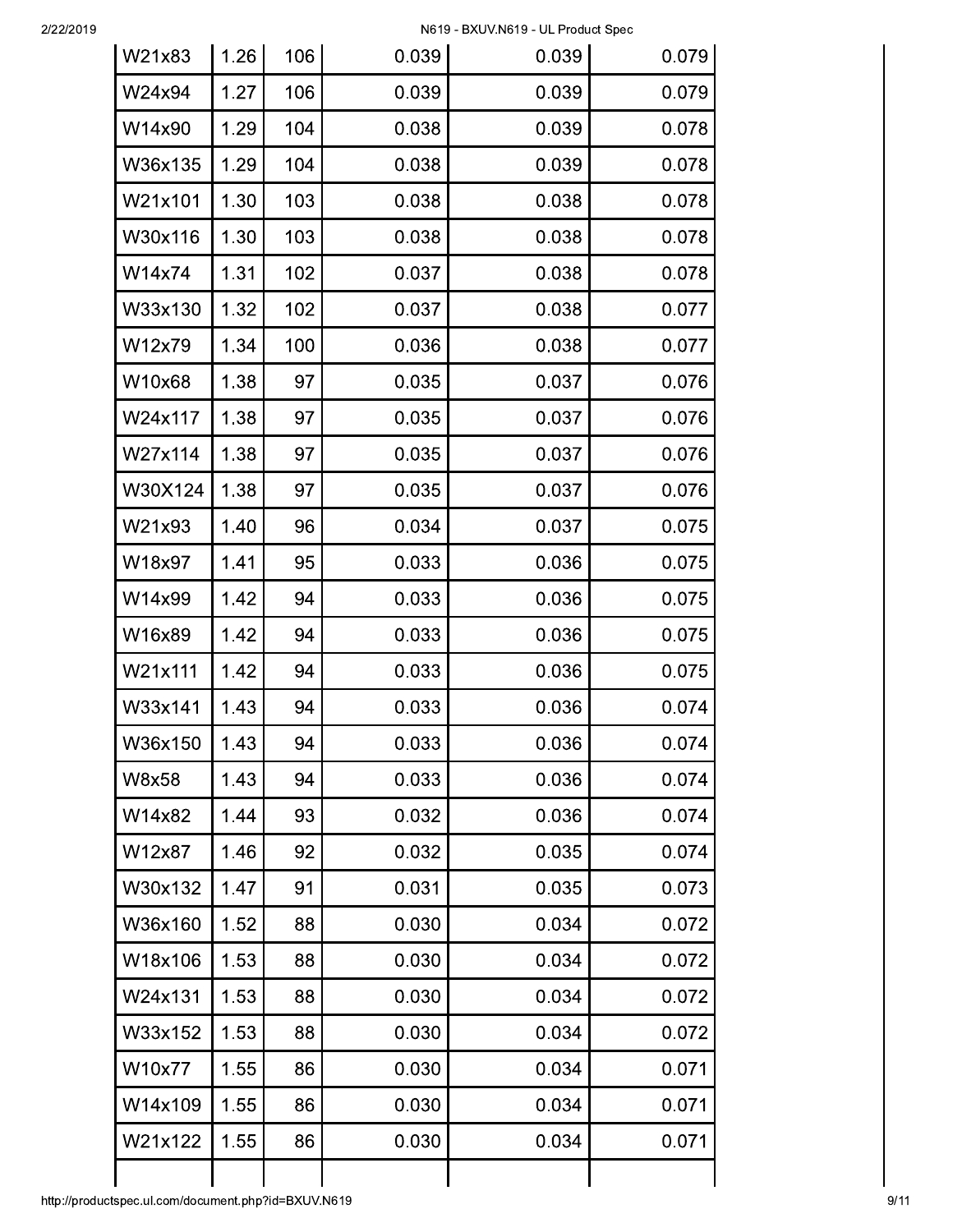|         |      |    |       | N619 - BXUV.N619 - UL Product Spec |       |
|---------|------|----|-------|------------------------------------|-------|
| W27x146 | 1.55 | 86 | 0.030 | 0.034                              | 0.071 |
| W16x100 | 1.58 | 85 | 0.030 | 0.033                              | 0.070 |
| W12x96  | 1.61 | 83 | 0.030 | 0.033                              | 0.069 |
| W36x170 | 1.61 | 83 | 0.030 | 0.033                              | 0.069 |
| W8x67   | 1.63 | 82 | 0.030 | 0.032                              | 0.069 |
| W21x132 | 1.67 | 80 | 0.030 | 0.031                              | 0.068 |
| W30x173 | 1.67 | 80 | 0.030 | 0.031                              | 0.068 |
| W14x120 | 1.69 | 79 | 0.030 | 0.031                              | 0.067 |
| W24x146 | 1.70 | 79 | 0.030 | 0.031                              | 0.067 |
| W27x161 | 1.70 | 79 | 0.030 | 0.031                              | 0.067 |
| W18x119 | 1.71 | 78 | 0.030 | 0.031                              | 0.067 |
| W36x182 | 1.71 | 78 | 0.030 | 0.031                              | 0.067 |
| W10x88  | 1.75 | 77 | 0.030 | 0.030                              | 0.065 |

**CARBOLINE CO** — TYPE THERMO-SORB, THERMO-SORB VOC. Investigated for Interior Conditioned Space and Interior General Purpose.

8. Top Coat — (Not Shown) - No topcoat required for Interior Conditioned Space. Finishing topcoat for Interior General Purpose, Types Carboguard 893 SG or Santile 655 applied at 0.006 in. dry film thickness or Carbocrylic 3350 or Carbocoat 30R applied at 0.003 in. dry film thickness.

## \* Indicates such products shall bear the UL or cUL Certification Mark for jurisdictions employing the UL or cUL Certification (such as Canada), respectively.

Last Updated on 2013-12-11

# Design/System/Construction/Assembly Usage Disclaimer

- Authorities Having Jurisdiction should be consulted in all cases as to the particular requirements covering the installation and use of UL Certified products, equipment, system, devices, and materials.
- Authorities Having Jurisdiction should be consulted before construction.
- Fire resistance assemblies and products are developed by the design submitter and have been investigated by UL for compliance with applicable requirements. The published information cannot always address every construction nuance encountered in the field.
- When field issues arise, it is recommended the first contact for assistance be the technical service staff provided by the product manufacturer noted for the design. Users of fire resistance assemblies are advised to consult the general Guide Information for each product category and each group of

2/22/2019